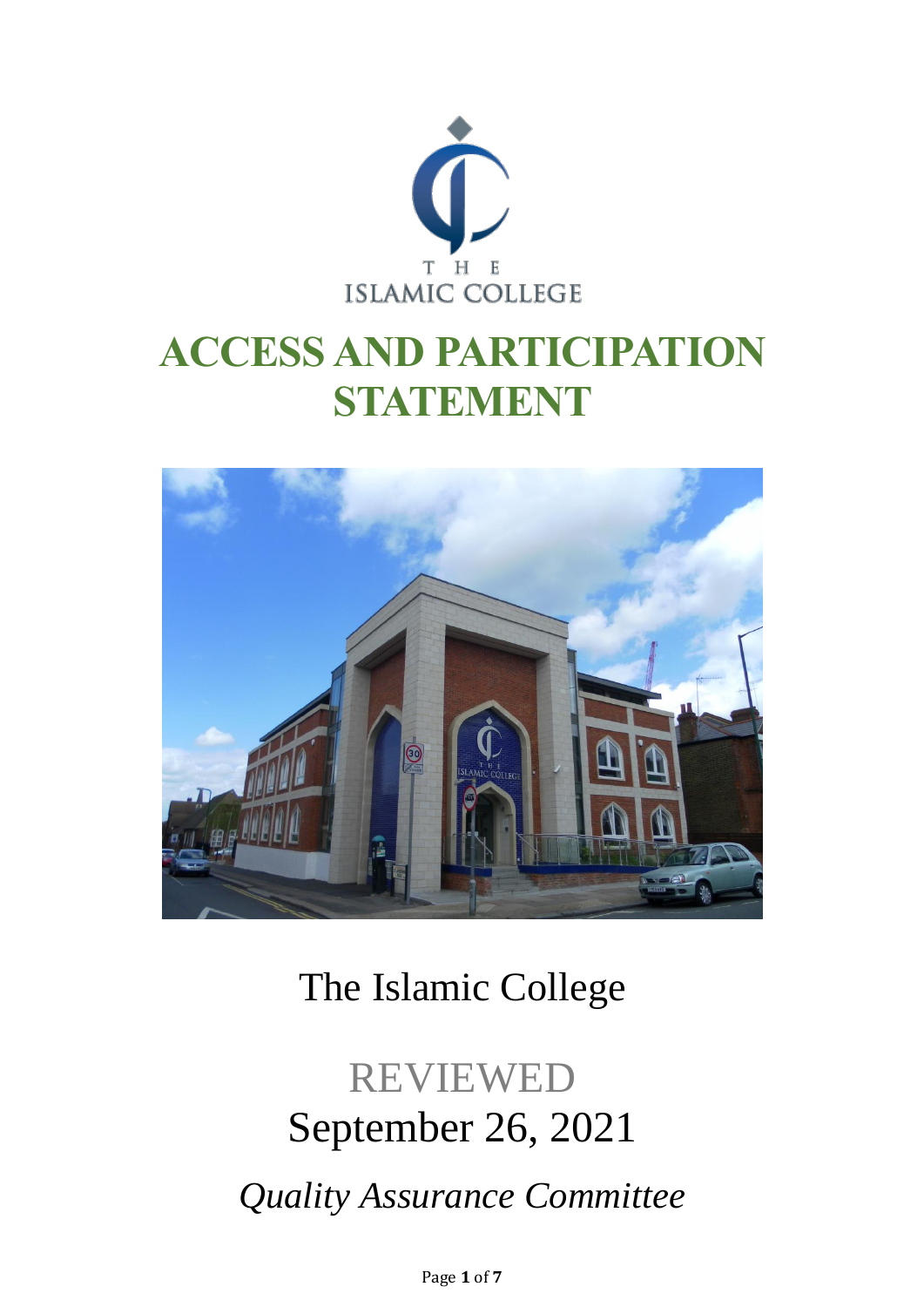# Next review in September 2022

#### Contents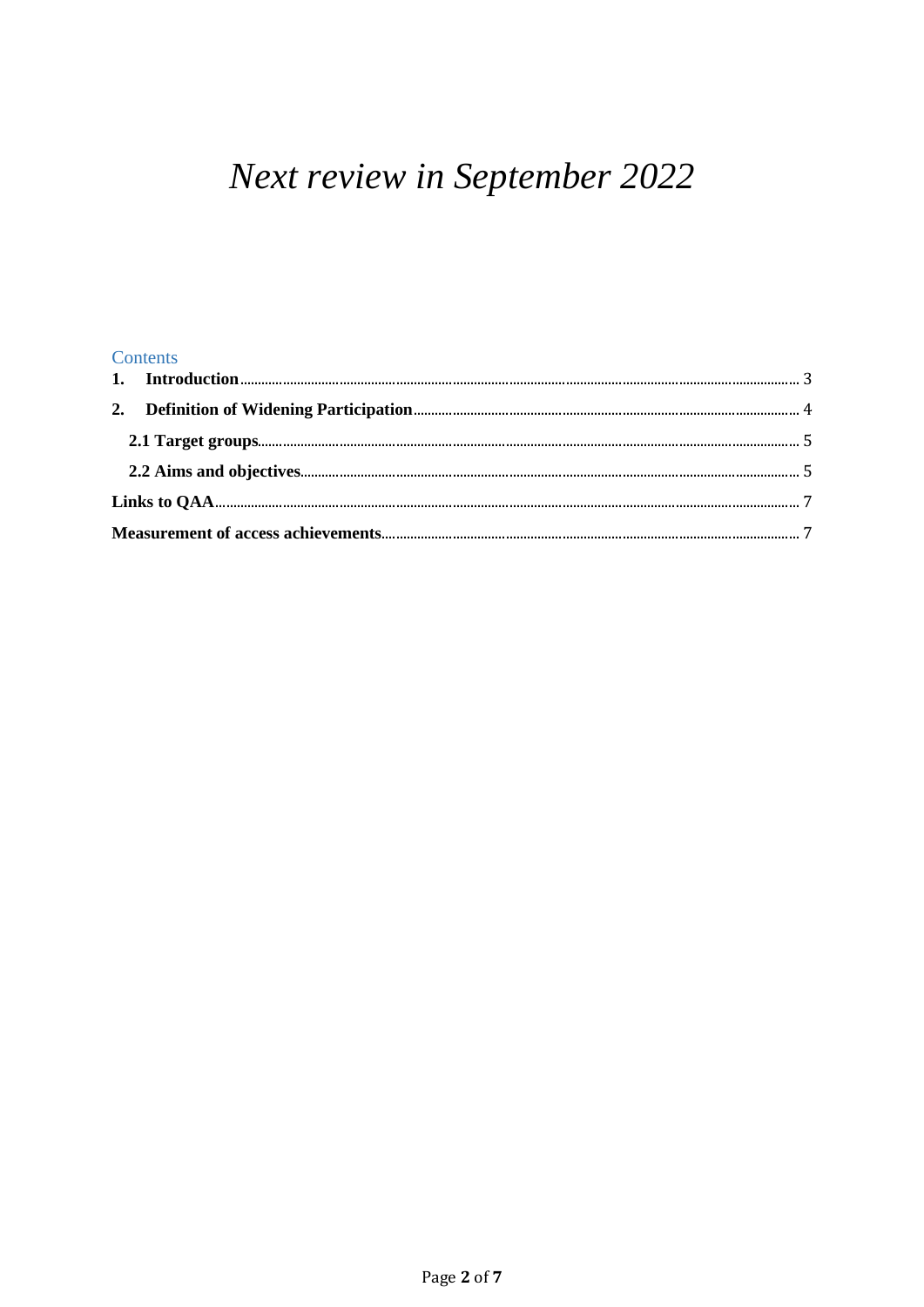# <span id="page-2-0"></span>**1. Introduction**

Islamic College is a small college situated in the borough of Brent in North London. Students tend to be mainly from London but students who can afford accommodation or have families residing in London have access to the facilities at the college. The Islamic College (IC) is fully committed to attracting and supporting students from all backgrounds in their achievement of higher education qualifications at the college.

Islamic College addresses a very important issue of female students' representation in Higher Education. Enrolment statistics show that the Islamic College has opened its doors widely for women who may find it difficult to go further in their studies to the Higher Education levels. Both the BA and MA programmes have a representation of female students.

While being based in a relatively less well-off area in London, the college seeks to play its part in creating a fairer society by providing greater access to higher education for the local community. This will improve social mobility and stimulate the economic growth of the region. Furthermore, our emphasis on provisions for female students provides us with the opportunity to address inequalities in Higher Education for women in the community. IC's traditionally recruitment has been largely from within underrepresented communities resulting in a strong widening participation baseline. Furthermore, the college has responded to the demand from potential students from throughout London thus serving its local population and employer community.

The college recognises that each student is an individual with varying academic potential and personal commitments; however, these are not barriers to the successful achievement of a qualification and future career opportunities. The college also embraces its role alongside the wider HE community and will contribute to the positive debate and commentary surrounding the benefits of HE and its opportunities.

IC endeavors to provide meaningful information to potential students prior to their applications to enable informed and timely advice and continue to engage with students prior to enrolment and attendance at the college. Equally, the academic support provided to manage the development and improvement of quality through a transparent and collaborative process.

The underlying principles of IC highlight the College's focus on access, participation, and diversity:

- **Caring for individuals:** we care about the development, success, and well-being of our students, and believe that a better future means quality education for all;
- **Commitment:** we support our students with the help they need to succeed in the professional pursuits;
- **Academic excellence:** we ensure a high quality of success through exceptional standards of teaching and engaging learning methodologies;
- **Community and diversity:** we promote and encourage diversity in our college, and are proud to embrace students from all backgrounds.

Furthermore, The Islamic College is committed to meeting local and regional needs to widen participation in Higher Education (HE) from under-represented groups. The College acknowledges that increasing access to HE in the field of Islamic Studies is particularly important given that the percentage of the population with higher level qualifications (Level 4 or above) in such fields is below the national average, contributing to a gap in the understanding of issues pertaining to Islam.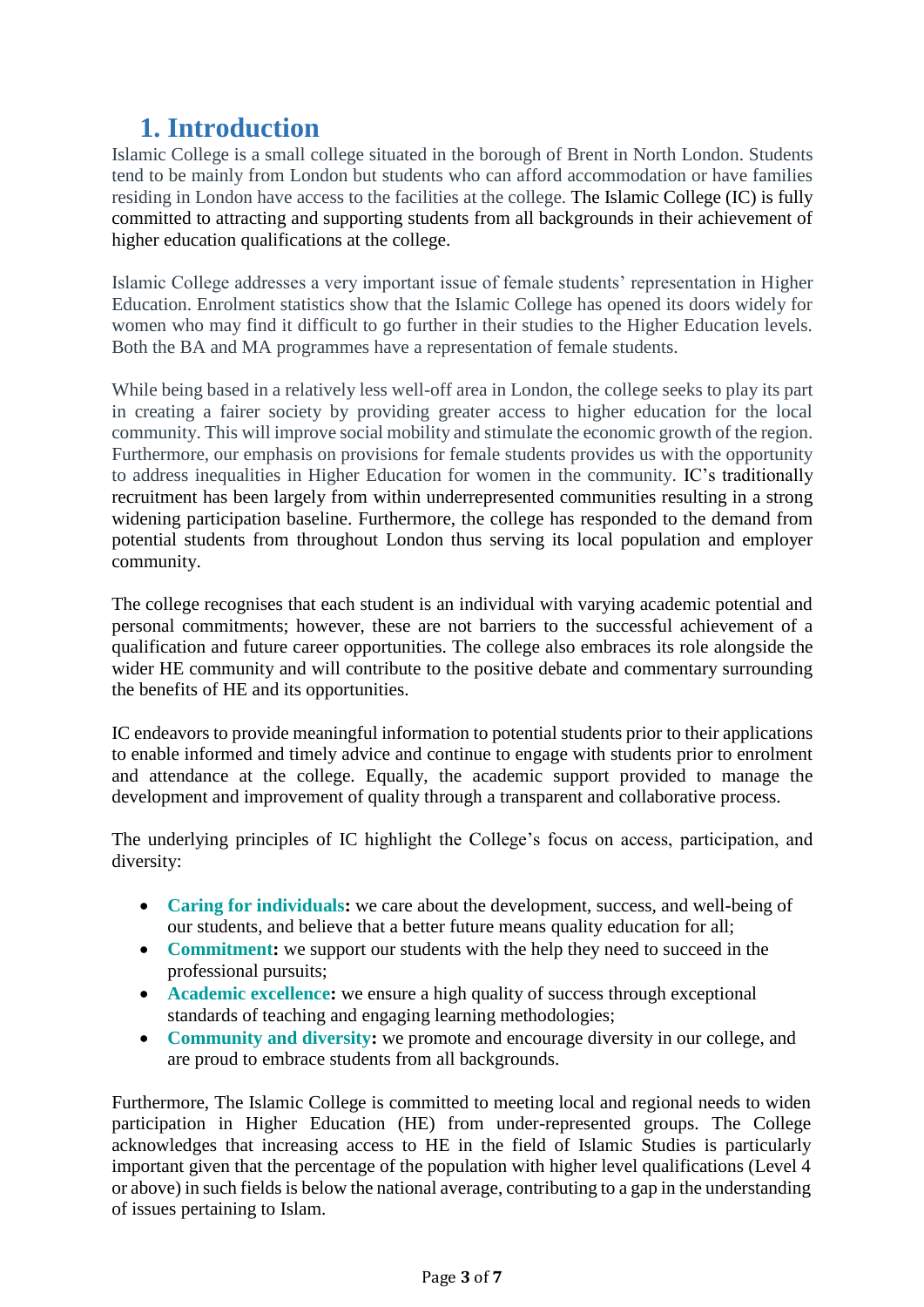The College's strategies and policies set out clearly our commitment to fair access, including the minimising of barriers for applicants. In addition to setting transparent criteria for entry to programmes, the College welcomes applications from students from non-traditional backgrounds and values work related experience to encourage mature students into higher education.

As part of the admissions process, the College provides comprehensive information, advice and guidance. The admissions process is administered by the Registry Department. The Registry Department ensures a cohesive approach to admissions through consideration of students' prior achievement and experience, career aspirations, individual learning and welfare needs. The Director of Higher Education together with the Registry Department process and liaise together to ensure a smooth implementation of the admission process.

The Islamic College has developed various HE pathways to encourage young people in particular, and their parents, carers or guardians, to consider HE as a progression route. The College focuses on developing our existing and prospective students' study skills to provide the firm grounding needed for success. Working with schools, community groups and employers we raise awareness of the benefits of HE to individuals, industry and the local economy.

Examples of activities undertaken by the College to widen access to HE includes:

- $\Box$  Establishing a Foundation Arabic Language course which provide opportunities for students from diverse backgrounds and levels of education to progress to university level study and a BA in Islamic Studies or BA Hawza Studies.
- $\Box$  Providing Bursaries and Supportive Funding for Students who want to progress from a BA course to a Masters course.
- $\Box$  Working closely with local and nation institutions to raise aspirations and promote lifelong learning, targeting progression to Post-graduate courses and attending college open day events to promote advice and guidance on progression opportunities and offer advice

### <span id="page-3-0"></span>**2. Definition of Widening Participation<sup>1</sup>**

The Islamic College engages in outreach which assists it in fulfilling the requirements of widening participation as defined by the Office for Fair Access (OFFA).

> *Removing the barriers to higher education, including financial barriers, that student from lower income and other under-represented <sup>2</sup> backgrounds face.*

This is done by maintaining contact with external bodies like mosques and religious institutions and academics to engage disadvantaged and under-represented groups into education at the Higher Education (HE) levels.

 $\overline{a}$ 

<sup>1</sup> <https://www.offa.org.uk/glossary/>( Look at WP)

<sup>2</sup> <https://www.offa.org.uk/glossary/> - ( Look at Under-represented groups)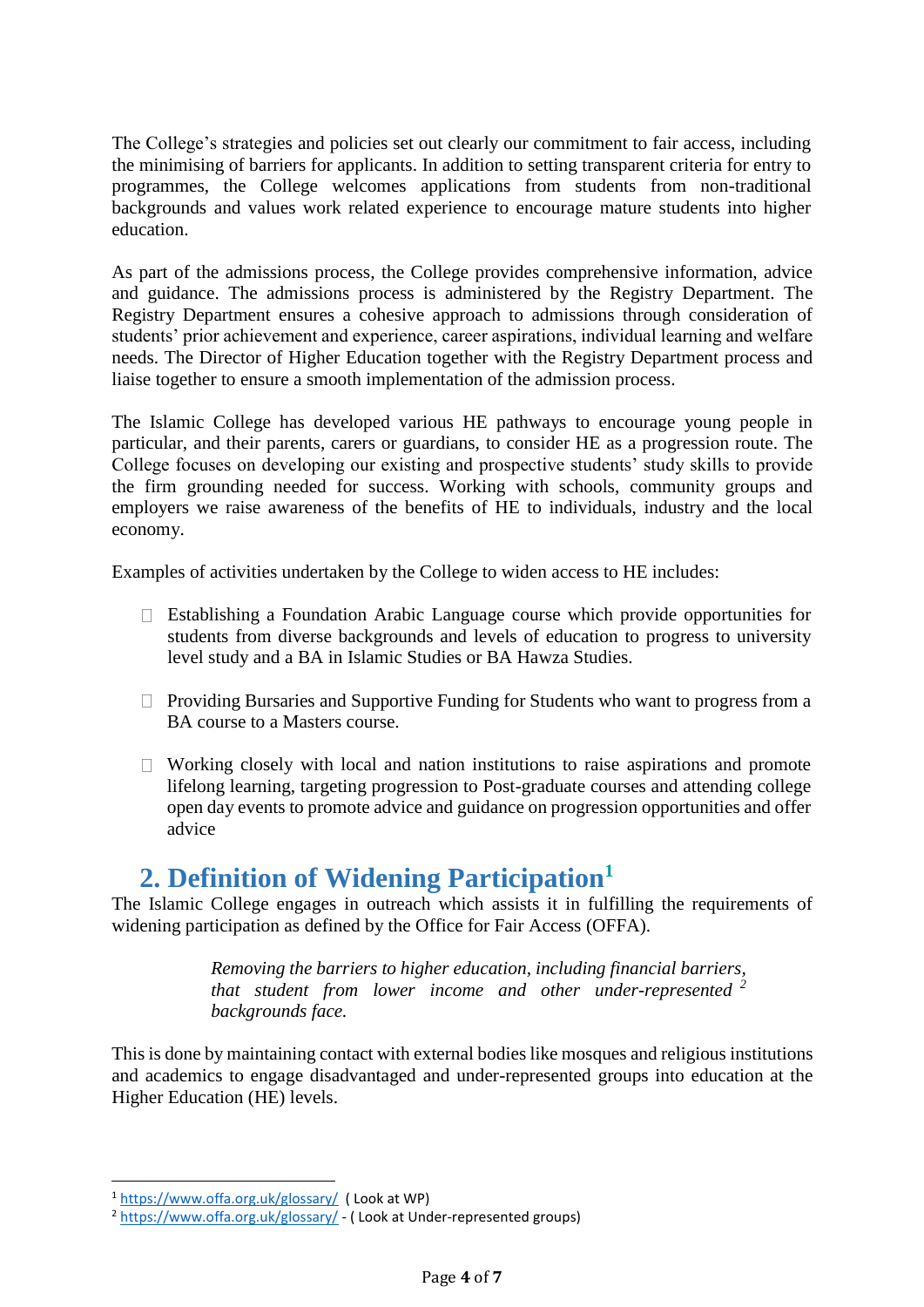# <span id="page-4-0"></span>**2.1 Target groups**

The College has targeted the following groups for particular focus, in the light of the data presented above:

- **Target Group 1:** The College will target **Female students**, who sometimes lack the opportunity to continue their studies to Higher Education. Islamic College's Annual Monitoring Report shows that female students are strongly represented in all programmes offer by the Islamic College.
- **Target Group 2:** The College will target **BAME students**: The College will focus on access for Black students in particular as they are only represented in the Postgraduation programme.
- **Target Group 3:** The College will target **students from low participation neighbourhoods** as it has scholarship programmes, which can assist greatly students from Quintiles 1 & 2 categories. The Masters programme has seen an uptake in the scholarships by students who cannot afford complete levels of Fees required for the courses.
- **Target Group 4:** The College will target **Disabled students**, since all facilities available at the Islamic College are fully accessible by people who may have disabilities. .
- **Target Group 5:** The College will continue to target **Mature students**, as this is the area in which the college specializes particularly in its Masters programme. In this case, the intent is to maintain and slightly increase the above-average level of access; to ensure that internal systems support the particular needs of mature students in terms of continuation and success; and the distinct employment needs of mature students are identified and addressed.
- **Target Group 6:** The College will continue to target **Mixed or Other Race students** who have multiple intersections of disadvantage: mature, non-White students from low participation neighbourhoods; mature disabled students; non-white mature students.

Although the numbers of students at College are low due to the capping and limited data, there is evidence that all these targeted areas of students have particular challenges. The key point of need in the cycle is continuation and success.

### <span id="page-4-1"></span>**2.2 Aims and objectives**

In light of Office for Student advice, the College has reviewed the targets which are detailed below: initial iterations of these targets were relatively conservative, largely because of the structural, long-term disadvantage experienced by most of these target groups, and the challenge of reversing those systemic issues within the relative short space of a student's HE degree studies. However, recognising the importance of this stage in shaping a student's prospects, and, based on projections of increased Government investment that will target disadvantage in those earlier stages, we have established more ambitious targets – particularly when attempting to address targets relating to success.

#### **Target Group 1: Female students**

The aim of the College is to identify the female students in various communities who do not have an opportunity to further their educational aspirations.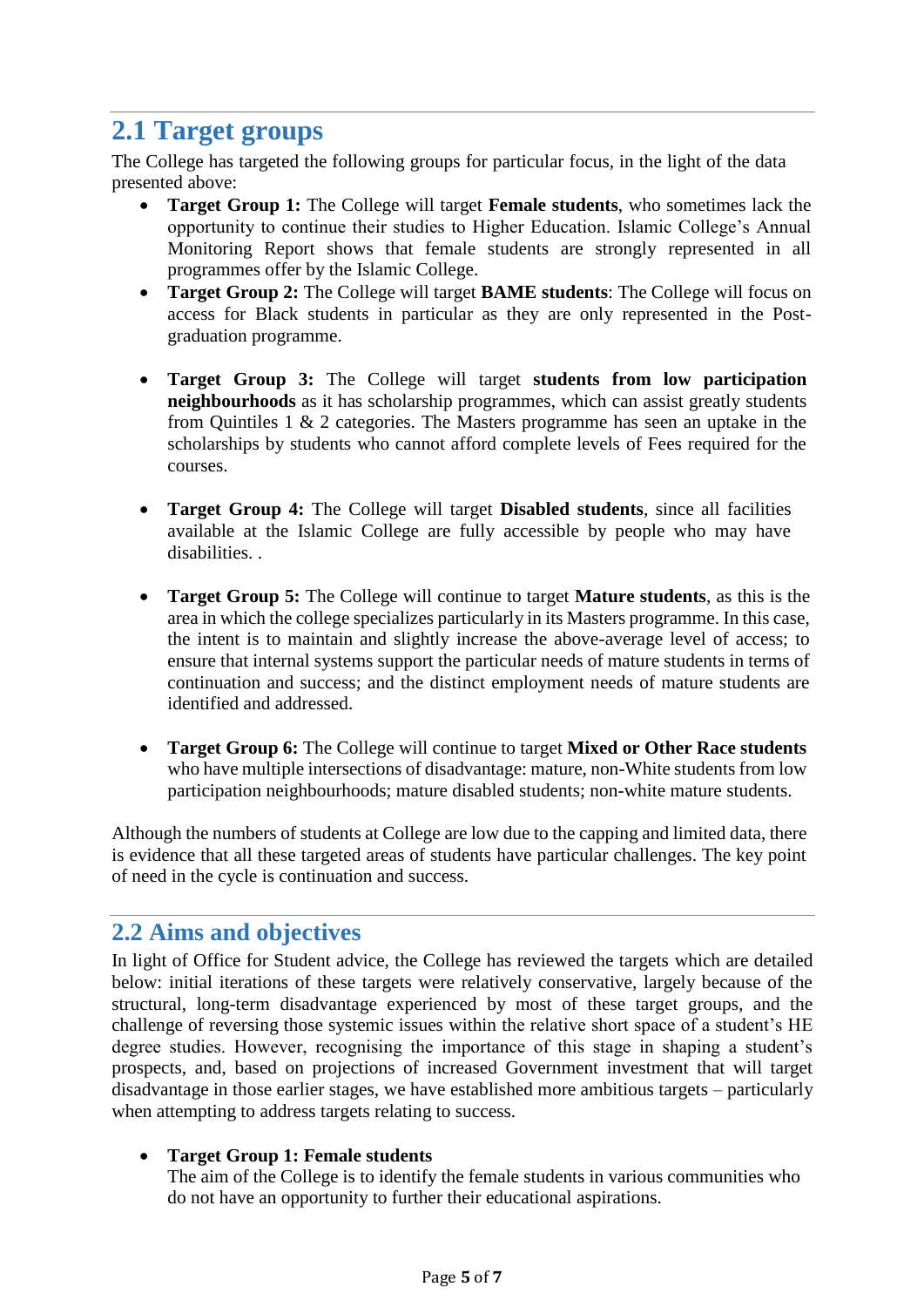The goal is to increase accessibility to Higher Education by students who would have otherwise fished their studies after completing their A Level studies. As it is, the data shows that female students are strongly represented in each programme, that does not mean that the Islamic College has plan has satisfied the needs of such students.

#### **Target Group 2: BAME students**

The aim of the College is to identify the BAME community's Muslim populations and assess whether student levels can be highlighted in the respective communities.

The goal is to reduce this gaps between the communities studying at the Islamic College over a five year period, with the College also being committed to seeing this trajectory continue beyond 2025, to ensure a sustained and ongoing commitment to closing this success gap: however, it should be noted that this is not an 'unexplained gap,' but is due in significant part to the disadvantage experienced by these students prior to entry, evidenced by the range of entry characteristics that are closely coupled to performance (non-white students have, on average, a lower academic achievement profile at the point of admission than their white peers who do not fall into categories of disadvantage).

#### **Target Group 3:** S**tudents from low participation neighbourhoods**

The aim of the College is to identify and reduce the success gap students from low participation neighbourhoods over a five year period (with an accelerating trajectory to see this gap close more swiftly over time beyond 2024-25). The College is committed to seeing this trajectory continue beyond 2025, to ensure a sustained and ongoing commitment to closing this success gap.

However, once again, this is not an 'unexplained' gap, but is due in significant part to the disadvantage experienced by these students from Quintiles 1  $\&$  2 prior to entry, evidenced by the range of entry characteristics that are closely coupled to performance (students from quintiles  $1 \& 2$  students have, on average, a lower academic achievement profile at the point of admission than their peers who do not fall into categories of disadvantage).

#### **Target Group 4: Disabled students**

The aim of the College is to identify and maintain the level of access, success, and progression for students with a disability. In particular (PTS\_4), the College will seek to ensure that a greater proportion of students who are eligible are supported to register for DSA.

 **Target Group 5: Mature students**The aim of the College is to maintain and slightly increase the level of access, success, and progression for mature students in the Islamic College's Under-graduate programmes. The aim is to increase the percentage of mature, disabled students and Mature BAME students over the next five years.

#### **Target Group 6: Mixed or Other Race students**

The College will continue to focus on access for students of this category and comparison in nthis particular category are not available in most cases.

The aim is to address issues of continuation and success. The College is committed to seeing this category's improvement continue beyond 2025, to ensure a sustained and